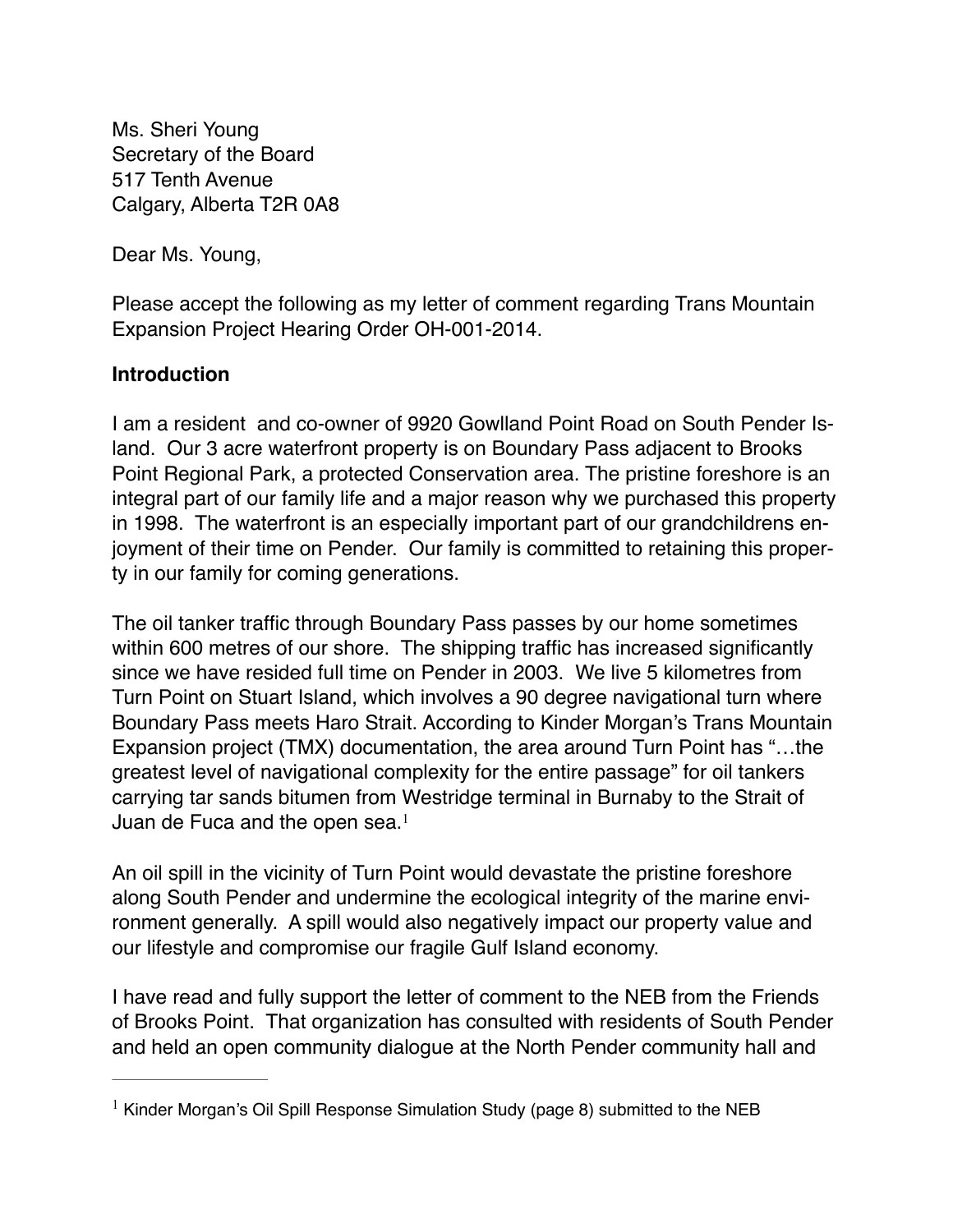several workshops on the TMX application and its potential impact on our Island and beyond. I endorse and adopt all of the recommendations included in the Friends of Brooks Point letter as part of my letter. I will not repeat those recommendations in their entirety here since the NEB and the proponent have full access to them in the record.

I would like to offer further comment on the following issues:

- The potential environmental and socio-economic effects of the proposed project;
- The potential environmental and socio-economic effects of marine shipping activities; and
- Contingency planning for spills, accidents or malfunctions during operation of the project.

# **Navigational hazards at Turn Point**

Turn Point presents a high risk zone for a marine accident. Preventive measures to avoid a spill must be the first priority. The existing navigational rules that apply in the Special Operating Area around Turn Point were developed nearly 15 years ago when the volume of shipping traffic was significantly lower than the current volume. The current navigational rules need to be enhanced and the Special Operating Area significantly expanded to address the risks of a shipping accident with the existing level of marine traffic in Boundary Pass and Haro Strait before any increase in tanker traffic is approved.

Residents on the South shore of South Pender have a front row seat for observing the marine traffic navigating the area around Turn Point. From our living room we can easily observe all of the Special Operating Area around Turn Point. We have observed instances of apparent violations of the half nautical mile separation requirement for large marine vessels as they navigate the 90 degree turn. Attachment #1 provides a photograph showing the oil tanker "Commitment" and the auto carrier "Liberty Ace" passing each other in the Turn Point Special Operating Area much closer than the allowable distance under the existing navigational rules.

I urge the NEB to withhold approval of a seven fold increase in oil tanker traffic with the resulting increased risk of a tanker shipping accident until the existing navigational rules are enhanced by the appropriate authorities around Turn Point.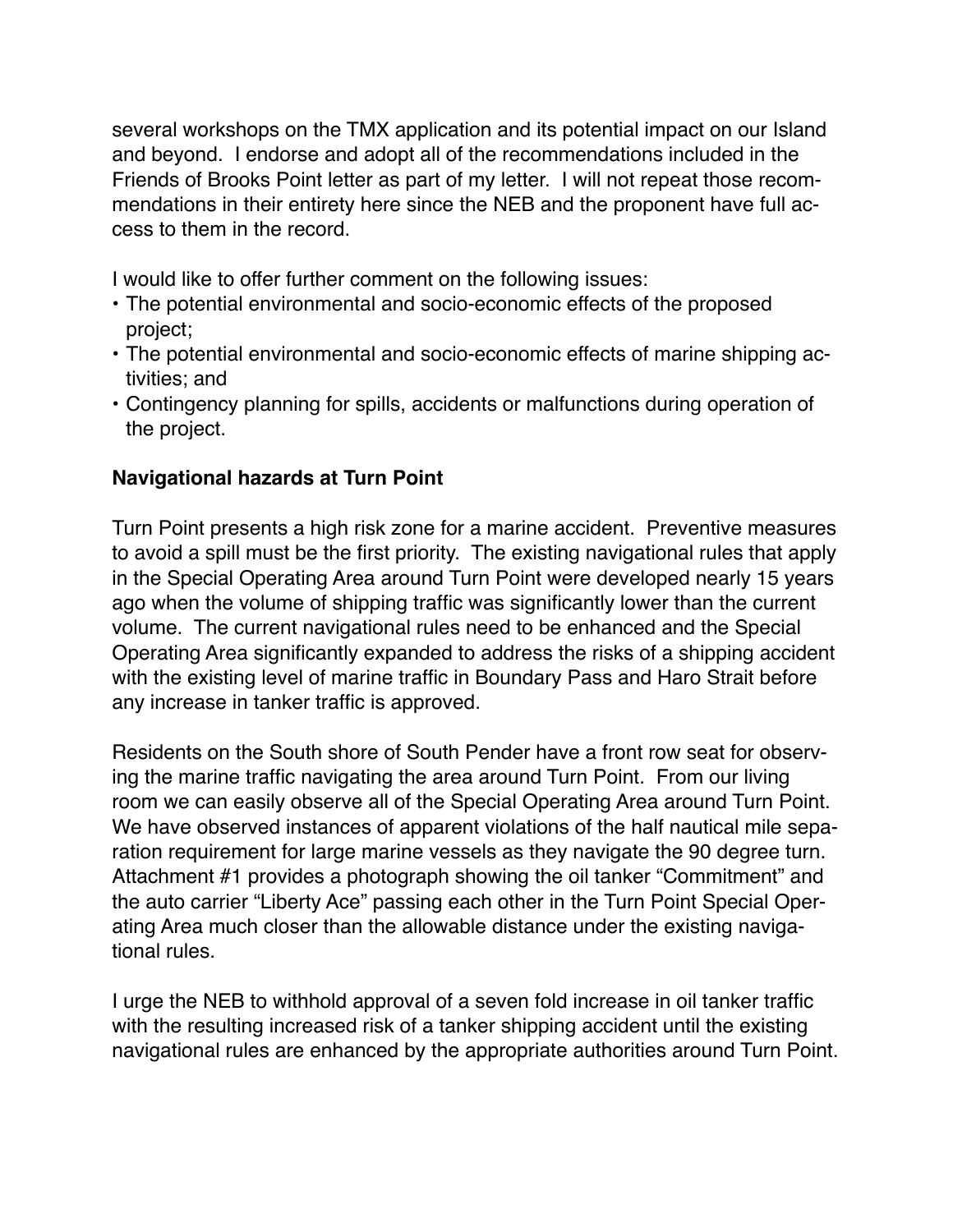The NEB's draft condition number 114 ("Marine shipping-related commitments") as detailed in the recently released conditions in Procedural Direction 17 is insufficient to address the hazards around Turn Point. Kinder Morgan's initial recommendation for a "Moving Exclusion Zone" to surround laden tankers was a sensible recommendation that would reduce the risk of a tanker accident. The rejection of this improved level of protection in Transport Canada's TERMPOL report was a huge disappointment to those who are on the front line of a possible oil spill from a shipping accident.

I urge the NEB to strongly support a Moving Exclusion Zone as a condition for approval of the TMX application.

## **Oil spill response capacity**

Western Canada Marine Response Corporation (WCMRC), of which Kinder Morgan owns the majority of shares, is responsible for oil spill response on the west coast of Canada. Current federal government regulations (*Canada Shipping Act*) require a spill response capacity of 70,000 barrels of oil. WCMRC states that their current planning standards require capacity to respond to oil spills of up to 73,000 barrels (10,000 tonnes) in specified time frames which, in some cases, allow up to 72 hours plus travel time to deliver response equipment.<sup>2</sup>

Effective spill response must not only be timely, it must also be capable of dealing with a worse case scenario. Kinder Morgan's TMX application views a worse case scenario as a grounding of a tanker that ruptures only 2 tanker compartments releasing 106,000 barrels of oil. However, a more credible worse case scenario would be a collision of an oil tanker with another large vessel releasing the total amount of dilbit being transported.

The BC Government's 2013 Vessel Traffic Study (Vol. 2, page 64) found that: "The worst case spill from a single vessel would be the loss of 210,000m3 of crude oil" (or 1,300,000 barrels), significantly more than Kinder Morgan's estimate. Washington State requires a worse case response capacity for the full amount of oil in a laden tanker. An Aframax oil tanker has an 800,000 barrel capacity and generally carries around 650,000 barrels from Westridge terminal.

 $2$  Response time is defined as the time between receipt of spill notification and initial on-site deployment of countermeasures, provided it is safe to do so.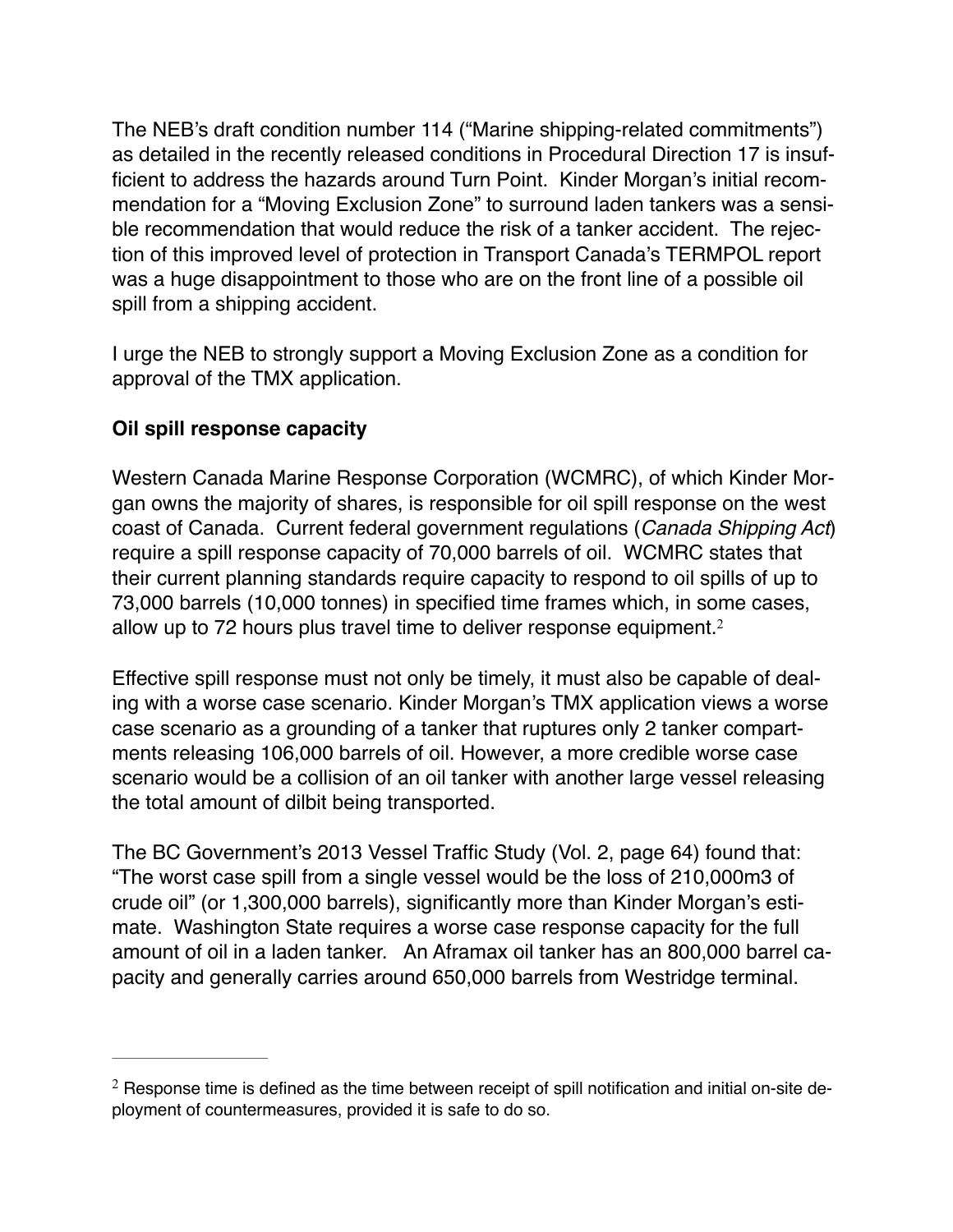In WCMRC's November 2013 "Future Oil Spill Response Plan" to accommodate the increased tanker traffic from Kinder Morgan's Trans Mountain Expansion Project proposes to increase the spill response capacity to 140,000 barrels (20,000 tonnes) if the application is approved.

However the funding of WCMRC's proposed enhanced response capacity appears to be uncertain. Kinder Morgan has assured the NEB it "is working to secure a commitment from WCMRC, in the form of a resolution from its Board of Directors or similar instrument, to implement the enhanced planning standards." However this commitment is "subject to a funding mechanism which Trans Mountain and WCMRC are working to implement for Q2 2015." It appears from Kinder Morgan's May 21, 2015 letter to the NEB that the proposed funding mechanism has attracted opposition from some of WCMRC's current customers including Phillips 66.

WCMRC has proposed establishing 5 additional spill response stations including one at Sidney if the TMX application is approved. However, the funding for such a facility appears to be uncertain. The turbulent waters around Turn Point would disperse a dilbit spill more quickly than most other areas. Without a fully equipped and staffed facility in the proximity of the Turn Point area, the response time to deal with the spill would be insufficient to prevent widespread damage to the marine environment.

NEB condition #114 b requires WCMRC to address a large spill within 36 hours. That is not sufficient within the Boundary Pass Haro Strait area with strong tidal currents. A 6 hour response capacity would be more appropriate to the conditions in this area. I urge the NEB to designate the shortest possible response time for the Boundary pass Haro Strait area in condition #114 b.

NEB condition #114 b also calls for Kinder Morgan to provide assurances that WCMRC's spill response capacity be increased to 20,000 tonnes (approximately 146,000 barrels). In my view that is insufficient to deal with a shipping accident that involves the full amount of oil in a laden tanker. I urge the NEB to amend condition 114 b to require a spill response capacity of at least 650,000 barrels (90 tonnes).

I strongly urge the NEB to withhold approval of the TMX application until WCM-RC can demonstrate a timely response capacity to deal with a spill from a 650,000 barrel spill in the Turn point area.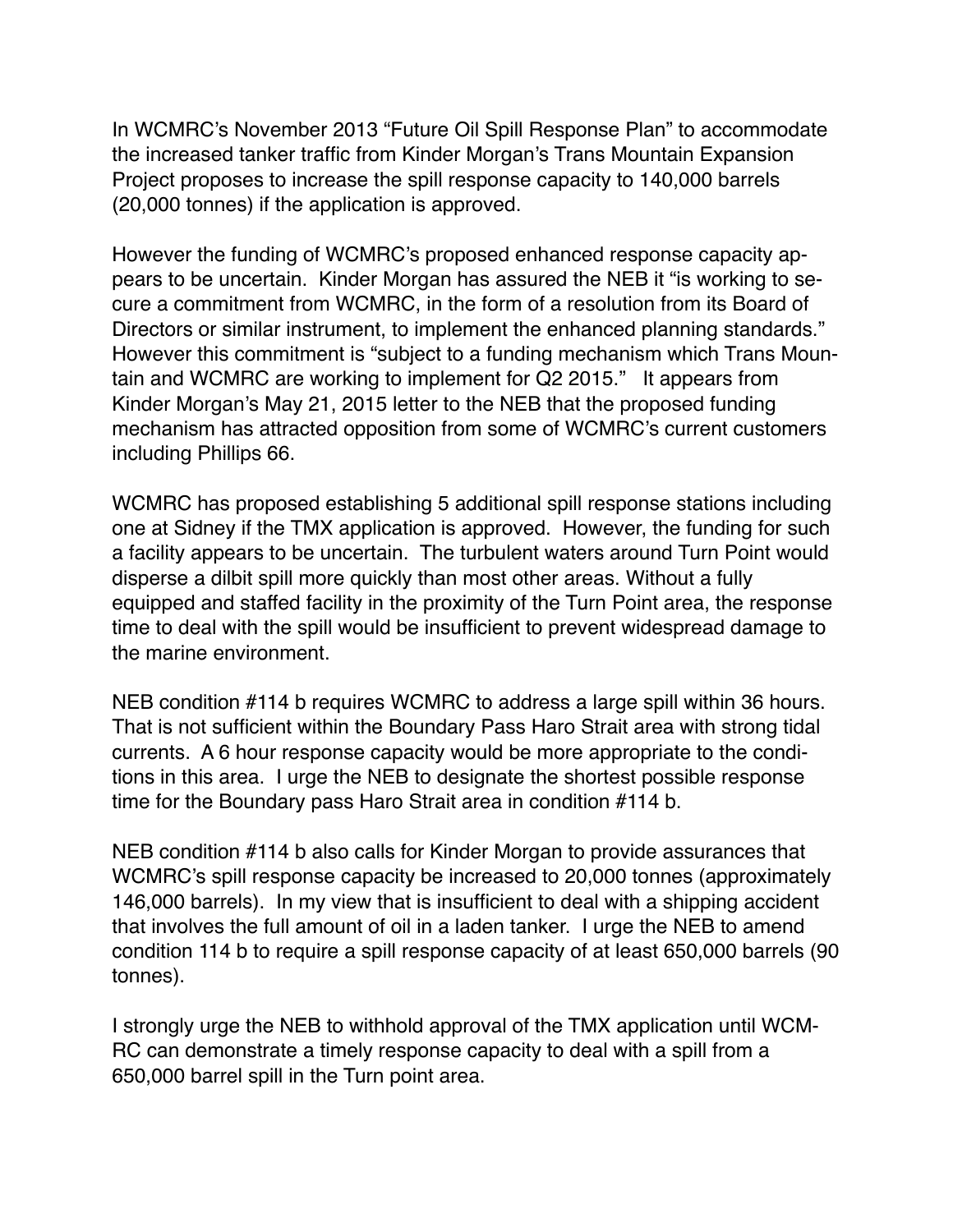NEB condition # 108 (Financial Assurances Plan – operations phase) calls for Kinder Morgan to provide details of the financial resources and secured sources of funds that will be capable of covering the costs of liabilities without limitation for cleanup, remediation, and other damages caused by the Project facilities during the operations phase including all spills originating from the pipeline and the Westridge Marine Terminal, up to and including spills of a quantity that have the potential of being a catastrophic event. The Plan does not require similar assurances for the costs of liabilities for damages caused by an oil spill while transporting the oil along the tanker route in BC.

I urge the NEB to require Kinder Morgan as part of the TMX application to provide similar assurances that the tanker companies that load dilbit at its terminal have sufficient financial resources and secured sources of funds to cover the full costs of liabilities for damages from an oil spill en route through BC waters before loading the tanker at Westridge, and that Kinder Morgan agree to cover costs of liabilities in the event that that the tanker company is unable to demonstrate sufficient resources and funds.

# **Marine Environment**

The impact of a tanker accident and a major oil spill on the sensitive marine environment in the Salish sea would be devastating. Available information on the nature of dilbit<sup>3</sup> shows it is one of the most environmentally-damaging petroleum products. The literature indicates that warm dilbit spilled in cold water will generally float initially. However, depending on time, temperature, and wave action, the light diluent begins to evaporate (sometimes referred to as weathering) leaving behind increasingly dense raw bitumen or extra heavy crude that will sink even in brackish coastal waters.<sup>4</sup> The water turbulence and sediment content around the Turn Point area would accelerate the sinking of dilbit's heavy components making recovery especially difficult. The unrecovered dilbit would persist indefinitely in the environment with lasting effects.

Haro Strait and Boundary Pass are key habitat for the endangered and federally protected Southern Resident Killer Whales. In addition, in the last year humpback whales have returned to these waters to feed. Fisheries and Oceans Canada

 $3$ ["A bitumen and dilbit primer", Mike Priaro, P.Eng. May 12, 2015 available online at: https://](https://www.behance.net/gallery/16654901/A-BITUMEN-AND-DILBIT-PRIMER) www.behance.net/gallery/16654901/A-BITUMEN-AND-DILBIT-PRIMER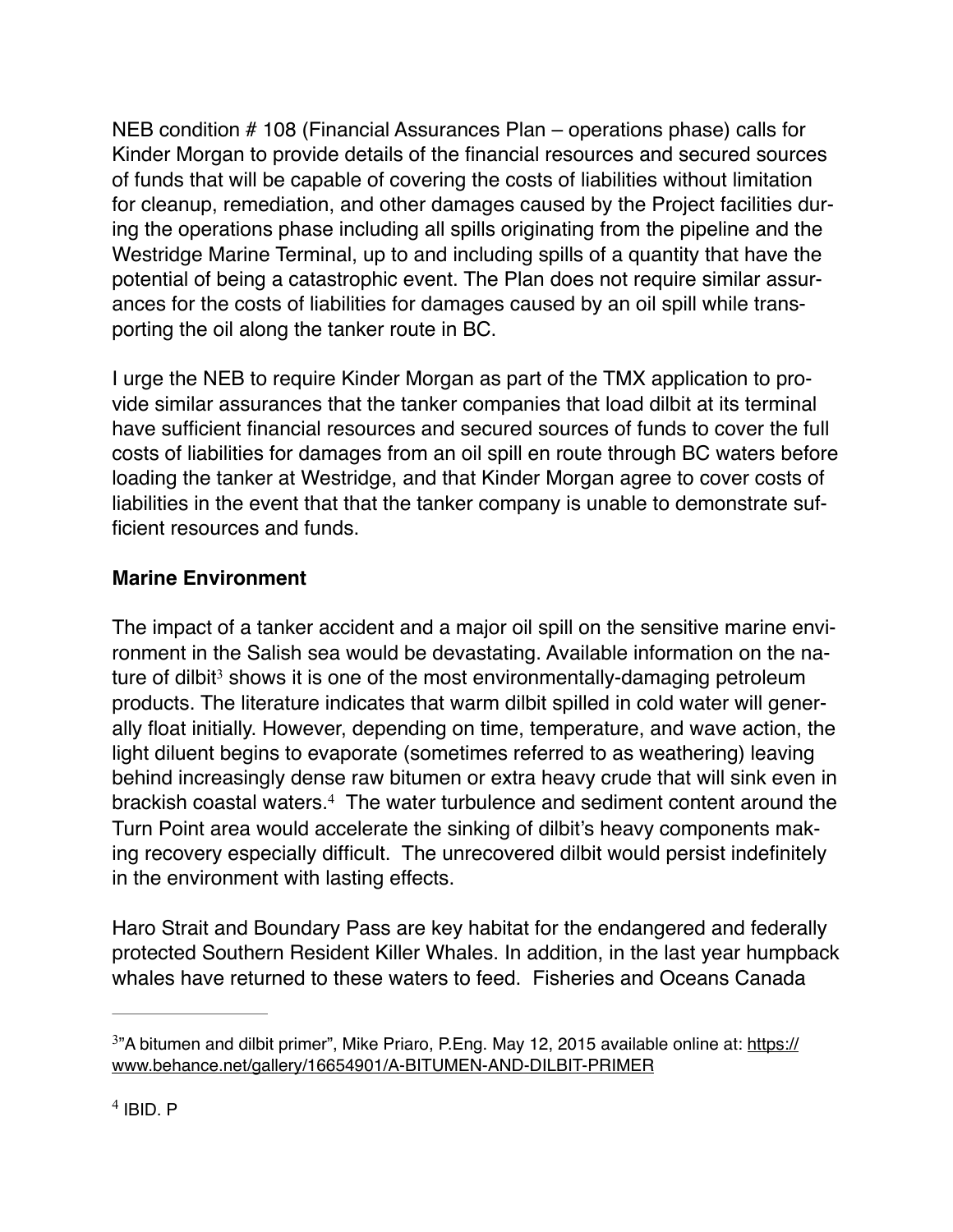has determined that that the potential effects of increased Project-related marine traffic on the Southern Resident Killer Whales are predicted to be significant. Protection of the endangered Orcas population must be given the highest priority by the NEB in its consideration of the TMX project that will directly affect this endangered species critical habitat.

The NEB has addressed the issue of species at risk to some extent in draft conditions #44 (Wildlife Species at Risk Mitigation and Habitat Restoration Plans), #78 (Updates under the Species at Risk Act), and #128 (Marine Mammal Protection Program) in Procedural Direction #17. However, the NEB conditions do not contain a specific condition for the Southern Resident Killer Whales although they do so for other species including Caribou  $(\#21, \#144, \#145)$ , Spotted Owl (#22), and Grizzly Bear (#45).

As part of the Marine Mammal Protection Program Kinder Morgan's TMX response commits to "Actively encourage and participate in multi-stakeholder or independent initiatives that contribute to southern resident killer whale recovery strategies identified by Fisheries and Oceans Canada." That gesture is insufficient to respond to the fundamental challenges to the survival of this species.

The February 2015 scientific report from the Department of Fisheries and Oceans shows that Kinder Morgan's TMX assessment of the impact of ship noise and ship strikes on marine mammals is insufficient to evaluate these threats on the Southern Resident Killer Whale population currently, or how the impact may increase with the proposed increase in vessel traffic.

Given the endangered status of the Orcas and the significant impacts of shipping traffic and possible oil spill on their critical habitat, I urge the NEB to establish a specific condition for the TMX project related to protection of the Southern Resident Killer Whale population. That condition should specifically address the issues of acoustic disturbance and ship strikes and provide a detailed plan for mitigation measures in the event of an oil spill in the critical habitat of the Orcas. I also recommend that the condition address the need for specific proactive mitigation measures to protect the 116 Chinook and Coho salmon bearing streams that the pipeline will cross during the proposed pipeline construction, given the importance of these fish species to the survival of the Orcas.

However, it is not sufficient for the NEB to rely solely on a report from Kinder Morgan on mitigation measures. There needs to be independent scientific oversight of Kinder Morgan's plan to ensure its responsiveness to the threats to the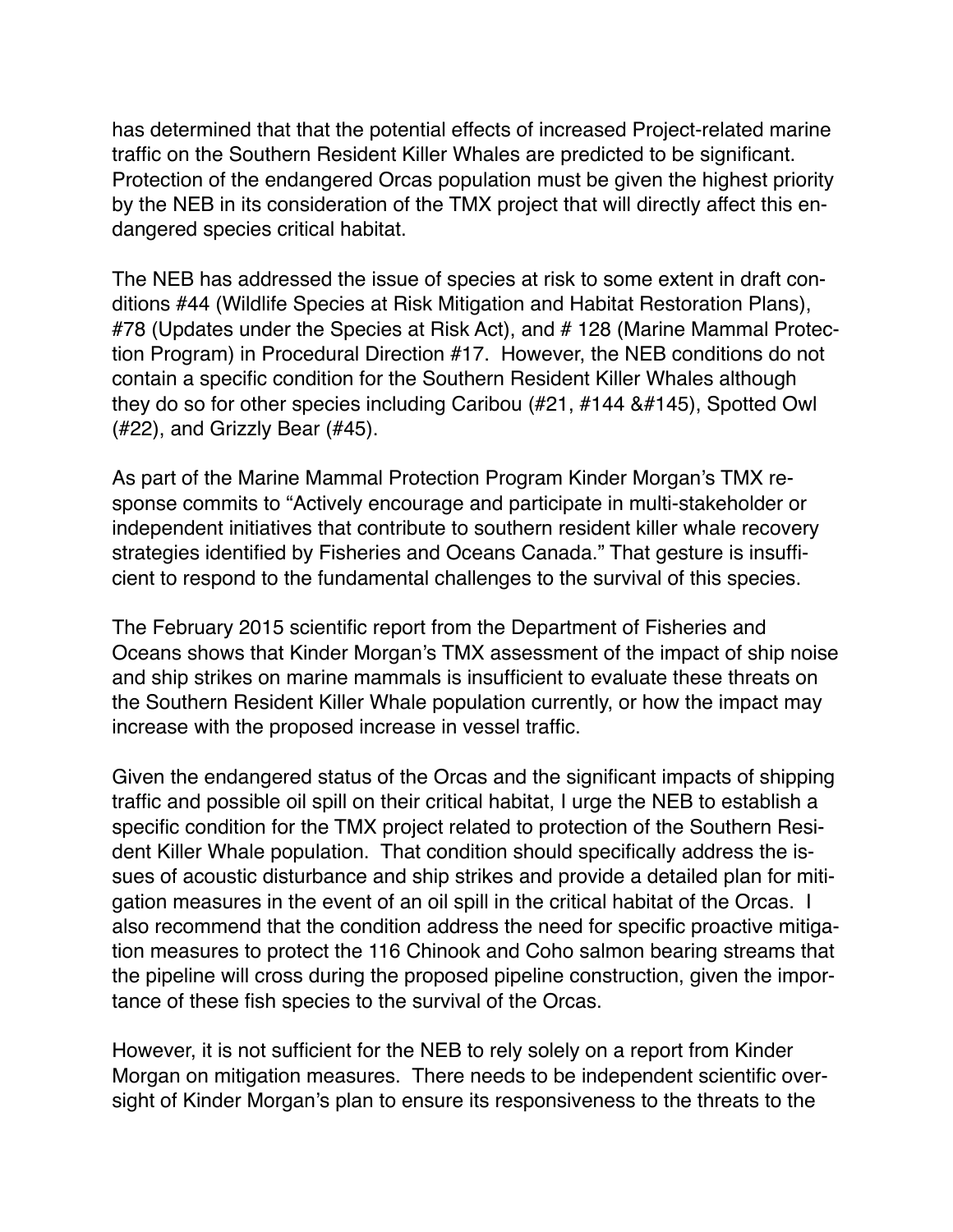species. That requirement should be included as a condition before approval of the TMX application is further considered.

I strongly support the recommendation by the Friends of Brooks Point that the NEB commission an independent science based evaluation of the impact of the proposed increase in oil tanker traffic will have on the survival of the endangered Southern Resident Killer Whale population including ship strikes and sound impacts before further considering the Kinder Morgan TMX proposal.

The sensitive marine environment in the Boundary Pass and Haro Strait area contains a rich habitat for forage fish that provides an important foundation for other marine life that rely on this key element in the food chain. I support the Friends of Brooks Point recommendation that the NEB commission an independent, science based evaluation on the likely impacts that the Kinder Morgan TMX proposed expansion will have on the range of critical forage fish species before further considering the proposal.

I also support the need for completion of a Marine Protected Area in the Haro Strait Boundary Pass area and beyond. Any approval of increased oil tanker traffic should be considered with reference to goals and requirements of a Marine Protected Area that protects the environment, maintains a sustainable economy and promotes community based values.

## **Aboriginal Rights**

As noted in the Friends of Brooks Point letter of comment, the *W*̱*SÁNE*Ć First Nation also known as the Saanich First Nation has been stewards of the Salish Sea for many centuries, long before oil tankers were ever contemplated. The Tsawout First Nation community located in close proximity to Turn point offers an important aboriginal and historical perspective on the protection of the waters now used as the shipping route for tar sands oil tankers.

The Tsawout people have reserve land at Hay Point on South Pender that looks across Boundary Pass to Turn Point. As their eloquent oral evidence before the NEB panel in November 2014 demonstrated, they have a Sacred relationship to the waters, islands and the marine life in the Salish Sea. I urge the NEB panel to go back and listen carefully to their wisdom. Your decision on the TMX application will benefit greatly from their guidance.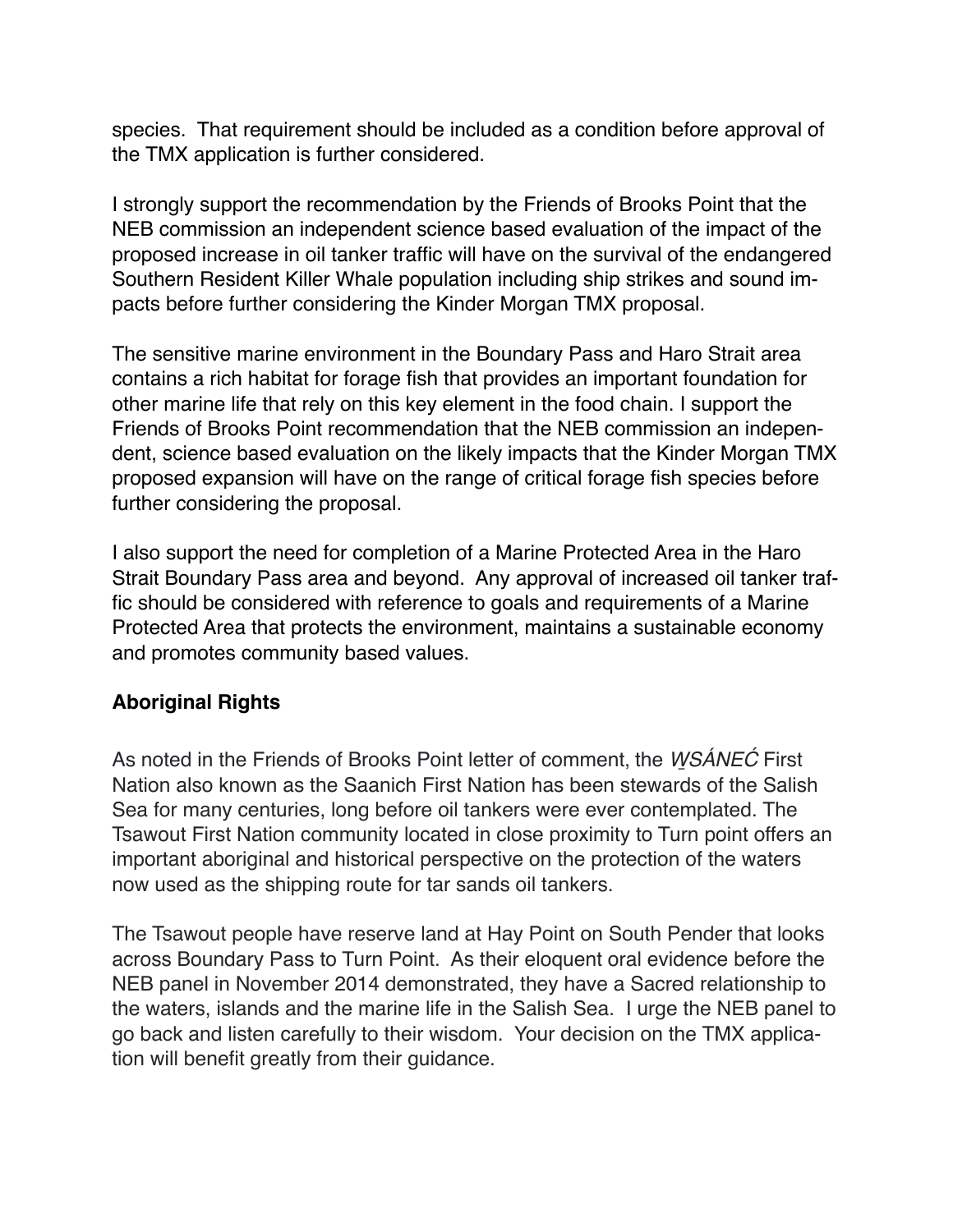Of particular importance is the revival of the the traditional Reef Net Fishery. The NEB panel would benefit greatly to get and read a copy of Dr. Nick Claxton's recently released PhD dissertation: "To Fish as Formerly: A Resurgent Journey back to the Saanich Reef Net Fishery."

The revival of the Reef Net Fishery breathes new life into the Douglas treaty that recognized the indigenous right "to fish as formerly." Dr. Claxton's revival of the sacred Reef Net Fishery strikes a direct blow to the colonization that once outlawed it. The Reef Net Fishery together with the revival of the SENĆOŦEN language by Dr. Earl Claxton, Sr. is charting a course of cultural renewal that will benefit not only the Tsawout, but all who share in the spirit of reconciliation.

The Tsawout Marine Use Study submitted to the NEB shows that the TMX project would result in significant adverse effects on Tsawout's traditional marine use and ability to exercise Douglas Treaty rights. That report details and documents the disturbances and disruptions that would result if the TMX application is approved.

At a March 2015 Historical Society event on South Pender, Tsawout elder Belinda Claxton described the interconnected wisdom of the seasons, plants, medicine, foods, and cultural activities and guidance as illustrated by their intricate13 moon calendar. In a reflective moment during her presentation she said: "I have this fear of oil tankers because it will ruin us."

It is of fundamental importance that the NEB hear and understand the important part that the *W*̱*SÁNE*Ć First Nation plays in your deliberations. Failure to fully and fairly consider the impact of the TMX application on the *W*̱*SÁNE*Ć People and their Douglas treaty rights will not only undermine the integrity of your decision; I believe it will provide the means to fully establish their fundamental rights before the Courts.

### **Social license to operate**

Section 11 of the *National Energy Board Act* establishes the Board as "a court of record" with the powers, rights and responsibilities of a superior court. Section 12 of the *Act* requires each Board member is to make decisions "in the public interest" of Canadians. The Board is charged with the responsibility to ensure that NEB-regulated energy facilities and infrastructure are constructed and operated in a manner that is safe and is perceived to be safe by Canadian citizens. Where the Board approves a project that the general public perceive as unsafe and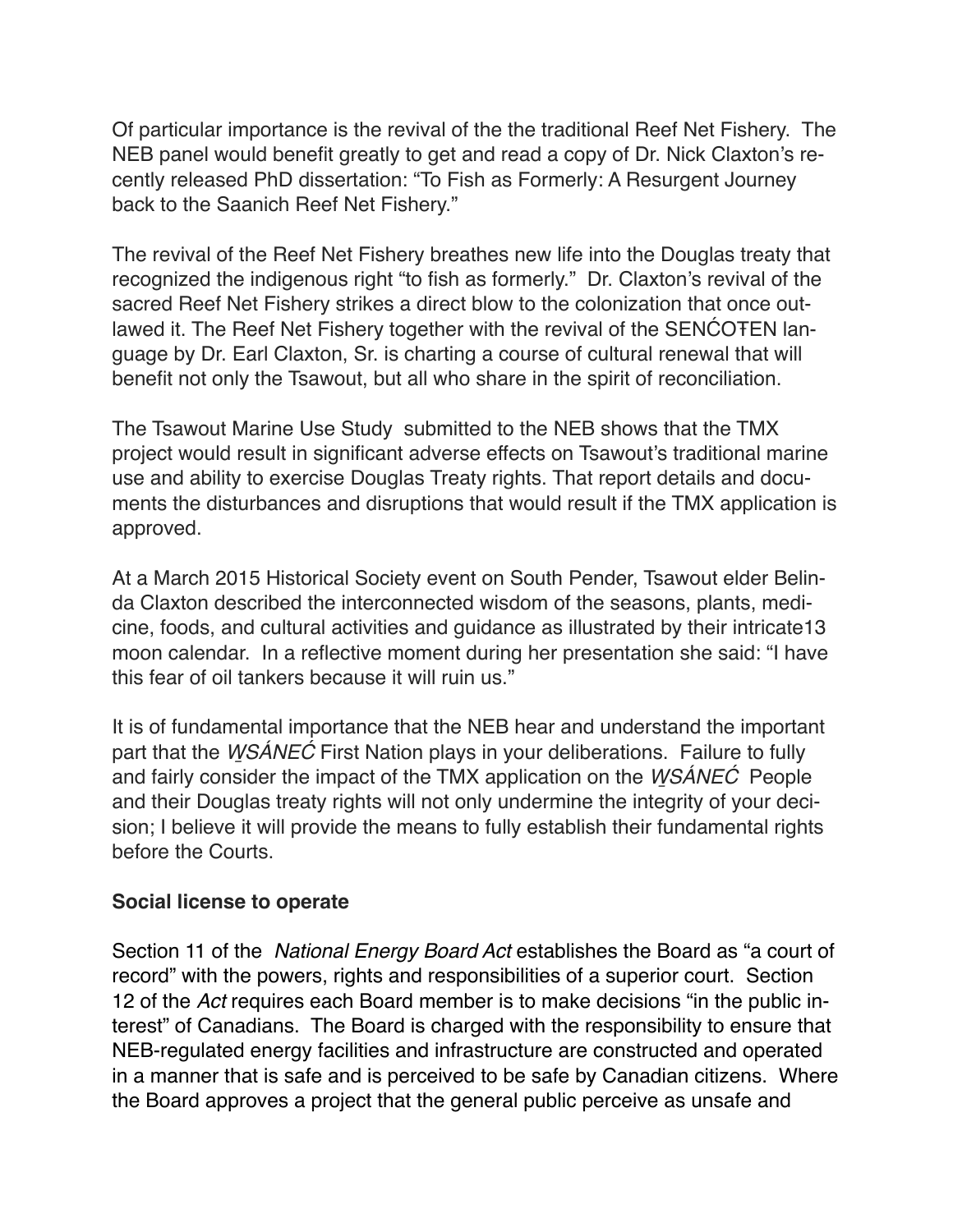against the public interest, the citizens can withhold "social license"<sup>5</sup> to that project.

Concurrent with the responsibility of ensuring the public safety of any energy project is the imperative to protect the environment in which that project takes place. Approval of a project that undermines the integrity of the environment in the eyes of the affected and interested population also invokes the issue of social license.

The manner in which the Board conducts its proceedings is also relevant for the Canadian public's willingness to grant social licence. The Board must engage in a process where all affected and interested parties are provided a fair opportunity to be heard. Failure to conduct a fair inquiry process where all the relevant facts and evidence are publicly disclosed and examined invites denial of social license.

As the founding vice president of the BC Council of Administrative Tribunals and a tribunal educator and tribunal member for the last 23 years, I have a special interest not only in the issues the NEB decides to consider, but also in the process followed by the NEB in deciding those issues.

### **The NEB process**

### *NEB appointments and panel composition*

A cornerstone of "a court of record" is that the Board must be independent and transparent in its process and the members of the Board must be independent and free of bias. In the words of the NEB chair, "The Board and its staff must not only be free from bias, but also the perception of bias."<sup>6</sup> The perceived independence of the NEB panel appointed by the Federal Government Cabinet in January 2014 to consider Kinder Morgan's TMX application is important to the public who will be directly affected by the NEB's eventual decision.

 $5$  "Social license is generally considered to exist when the perceptions, opinions, and beliefs held by a local population regarding a development allow for the ongoing public approval of the related activity." Pembina Institute, June 6, 2014 - [Duncan Kenyon](http://www.pembina.org/contact/duncan-kenyon), [Andrew Read](http://www.pembina.org/contact/andrew-read) *The costs of losing social licence.*

 $6$  Gaétan Caron, Chair and CEO NEB, Independence of the Regulator: The Canadian Story," <http://www.neb-one.gc.ca/bts/nws/spch/archive/2012/ndpndncrgltr/ndpndncrgltr-eng.html>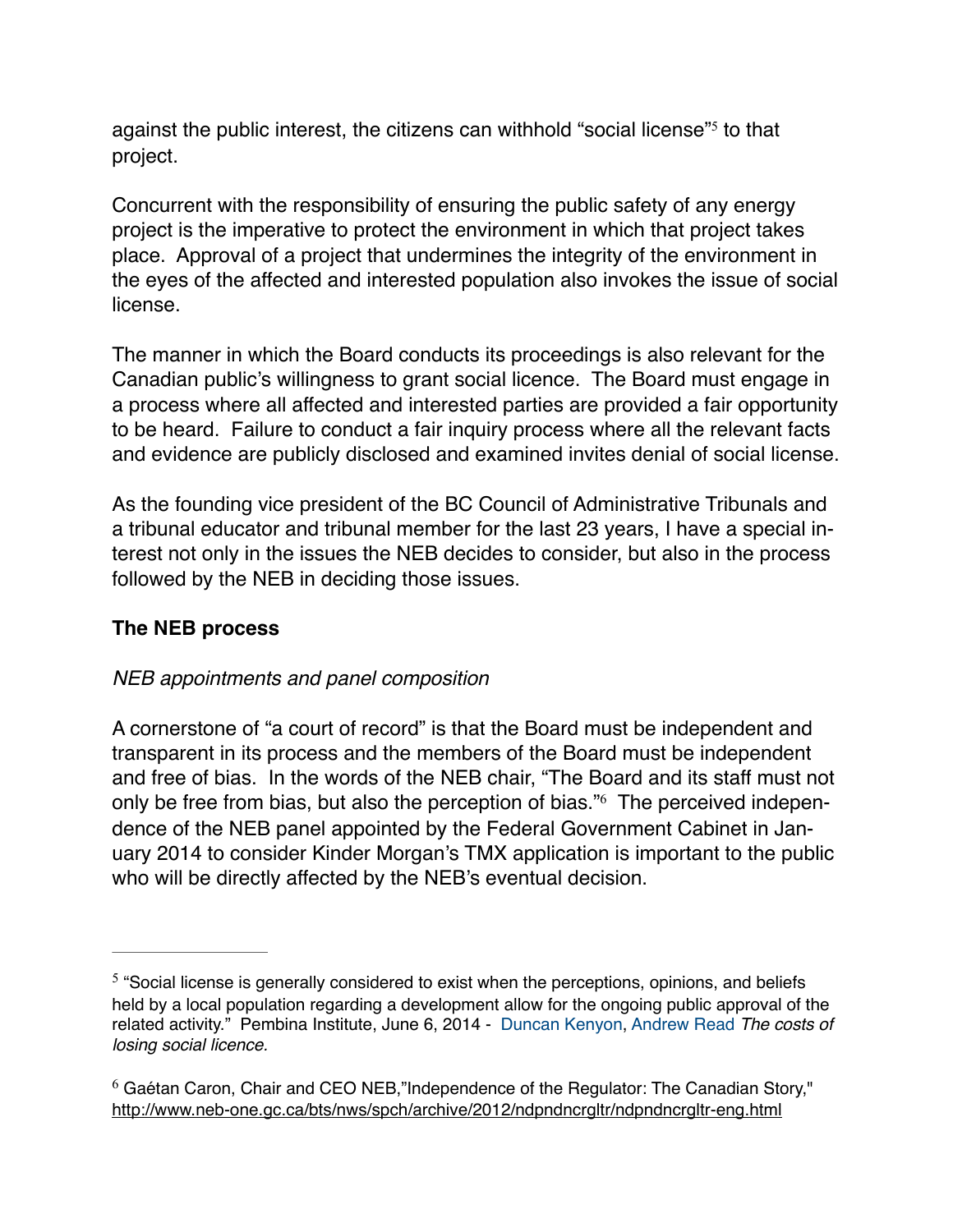In January 2014 the Conservative Government appointed the 3 member panel (David Hamilton, Lynn Mercier and Don Young) to consider Kinder Morgan's TMX application. When the panel toured B.C in February 2014, one of the first questions raised was on the independence of the panel assigned to consider Kinder Morgan's TMX application.<sup>7</sup> The panel chair, Mr. Hamilton, made it clear he had never worked for Kinder Morgan and Ms. Mercier emphasized that Board members were not allowed to have any shares in any company dealing with energy.

One panel member, Don Young (former CEO of Ducks Unlimited, a leading environmental and science-based non-governmental organization) had a long history of involvement in environmental engineering and socio-economic impact assessments at the international level. He was appointed as a full-time permanent member of the NEB in September 2013 for a 7 year term. His appointment to the panel in January provided some comfort that an independent environmental perspective would be represented on the panel.

It came as a surprise to many that Mr. Young suddenly resigned from the NEB on April 1, 2014, just as the NEB panel was gearing up for the hearing process. The reason for the resignation was for unspecified "personal reasons." Mr. Young's unexpected departure from the NEB was in contrast to the glowing statement he made before Parliament's Natural Resources Committee hearings on the appointment on November 20, 2013: "I'm proud to be able to serve in my new capacity to help ensure that the National Energy Board effectively and efficiently fulfills this important mandate…"

When the the NEB panel was appointed in January 2014, the appointment notice specified that: "The Alternate Panel Member is Allison Scott, who will step in if one of the Panel Members is unable to continue." Ms. Scott is a former Deputy Minister of Energy and Intergovernmental Affairs with the Nova Scotia Government. In 2009 she was seconded to Environment Canada to advise the federal government on the development of Canada's approach to climate change. It was also quite surprising (at least to some) that Mr. Young was replaced on the panel, not by Ms. Scott, but by Mr. Philip Davies. Mr. Davies has over 30 years of expe-

<sup>7</sup> For example see: "Fate of the pipeline is in their hands," [Jennifer Moreau](http://www.burnabynow.com/authors?author=Jennifer%2520Moreau), *Burnaby Now* [February 6, 2014 online at: http://www.burnabynow.com/news/fate-of-the-pipeline-is-in](http://www.burnabynow.com/news/fate-of-the-pipeline-is-in-their-hands-1.826280)their-hands-1.826280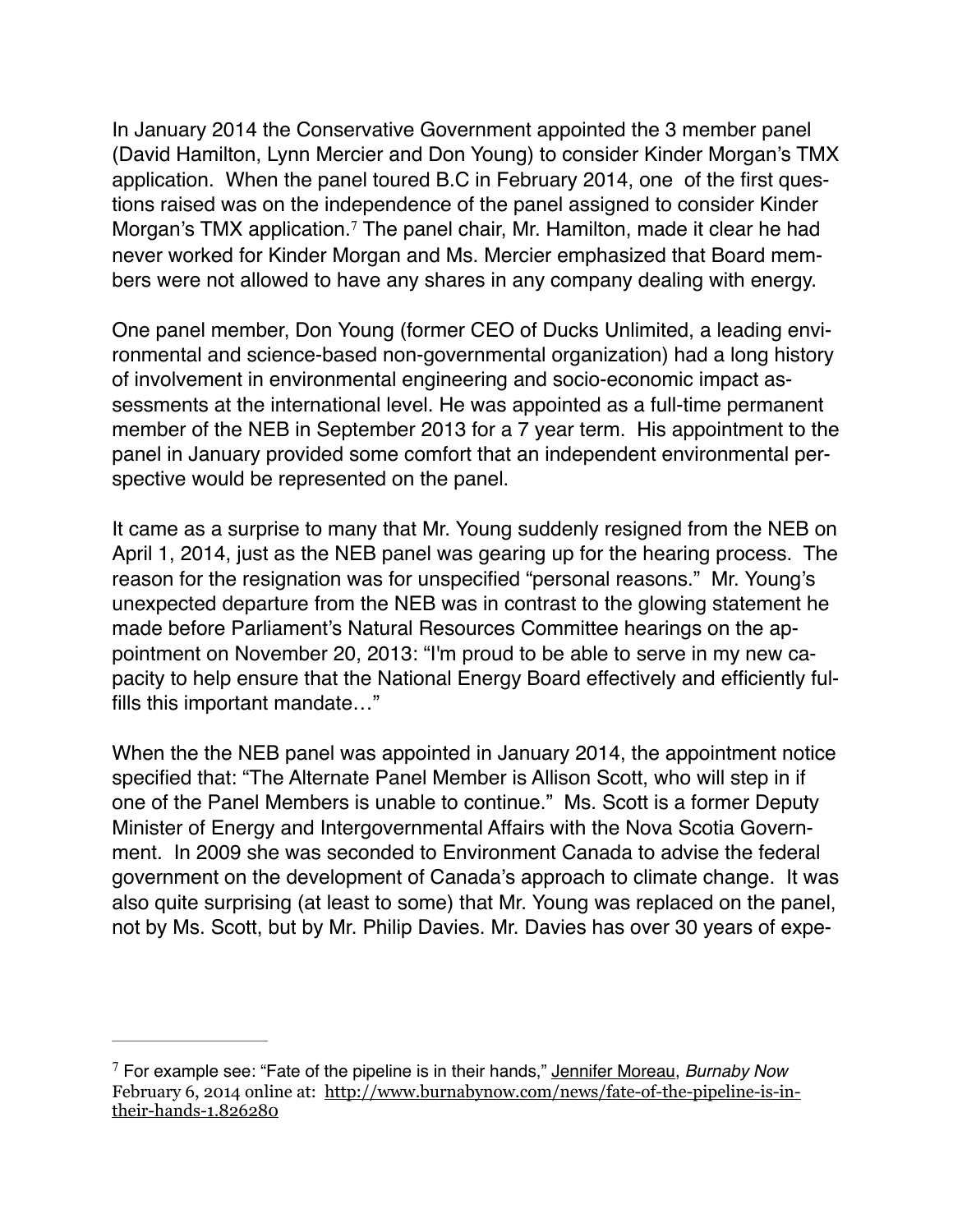rience in acquiring, constructing and operating energy infrastructures and facilities in North America's oil, gas and electric power industries.8

The issue of the independence of the Conservative Government's appointed panel was called into question by intervenor Marc Eliesen, former CEO of B.C. Hydro and the former Chair of Manitoba Hydro on April 10, 2014. Mr. Eliesen filed a notice of motion alleging a reasonable apprehension of bias for panel chair David Hamilton on the basis of his participation in decisions of three prior NEB decisions "…on important and significant issues that impact the Trans Mountain Expansion Project recommendation. Therefore he should be disqualified from ruling on the current Application." On April 28, 2014 the NEB dismissed Mr. Eliesen's application.

In May 2014 Mr. Eliesen stated that Kinder Morgan's whole economic case put forward by its main energy consultant, Steven Kelly of IHS Inc, was "fabricated and fictitious." Mr. Eliesen indicated that Mr. Kelly's "analysis is unreliable and limited" and cited "contradictory evidence" put forward by Mr. Kelly in prior submissions to the NEB. Mr. Eliesen's efforts to have the NEB require Kinder Morgan to provide a substantive response to Mr. Kelly's economic analysis apparently met on deaf ears at the NEB.<sup>9</sup>

On November 3, 2014 Mr. Eliesen withdrew from the NEB hearing after concluding "… that the Board, through its decisions, is engaged in a public deception. Continued involvement with this process is a waste of time and effort, and represents a disservice to the public interest because it endorses a fraudulent process." Mr. Eliesen stated:

"The unwillingness of Trans Mountain to address most of my questions and the Board's almost complete endorsement of Trans Mountain's decision has exposed this process as deceptive and misleading. Proper and professional public interest due diligence has been frustrated, leading me to the conclu-

[2000/90464/90552/548311/956726/2392873/2449925/2451033/2483882/C118-4-1\\_-\\_No](https://docs.neb-one.gc.ca/ll-eng/llisapi.dll/fetch/2000/90464/90552/548311/956726/2392873/2449925/2451033/2483882/C118-4-1_-_Notice_of_Motion_M._Eliesen_IRs_-_A3Y6Y0.pdf?nodeid=2484447&vernum=-2)tice\_of\_Motion\_M.\_Eliesen\_IRs\_-\_A3Y6Y0.pdf?nodeid=2484447&vernum=-2 A further follow-up motion can be found at: https://docs.neb-one.gc.ca/ll-eng/llisapi.dll/fetch/ [2000/90464/90552/548311/956726/2392873/2449925/2451033/2487474/C118%2D5%2D1\\_](https://docs.neb-one.gc.ca/ll-eng/llisapi.dll/fetch/2000/90464/90552/548311/956726/2392873/2449925/2451033/2487474/C118%252D5%252D1_%252D_Marc_Eliesen_Reply_Notice_of_Motion_June_30%252C_2014_%252D_A3Z3V0.pdf?nodeid=2487279&vernum=-2) %2D Marc\_Eliesen\_Reply\_Notice\_of\_Motion\_June\_30%2C\_2014\_%2D\_A3Z3V0.pdf? nodeid=2487279&vernum=-2

<sup>&</sup>lt;sup>8</sup> Ms. Mercier has subsequently been replaced by Ms. Scott.

 $9$  for example see: Kinder Morgan's economics case under fire," [JENNIFER MOREAU](http://www.burnabynow.com/authors?author=Jennifer%2520Moreau) / BURN-ABY NOW MAY 8, 2014. Mr. Eliesen's notice of motion to the NEB on this issue can be found online at: https://docs.neb-one.gc.ca/ll-eng/llisapi.dll/fetch/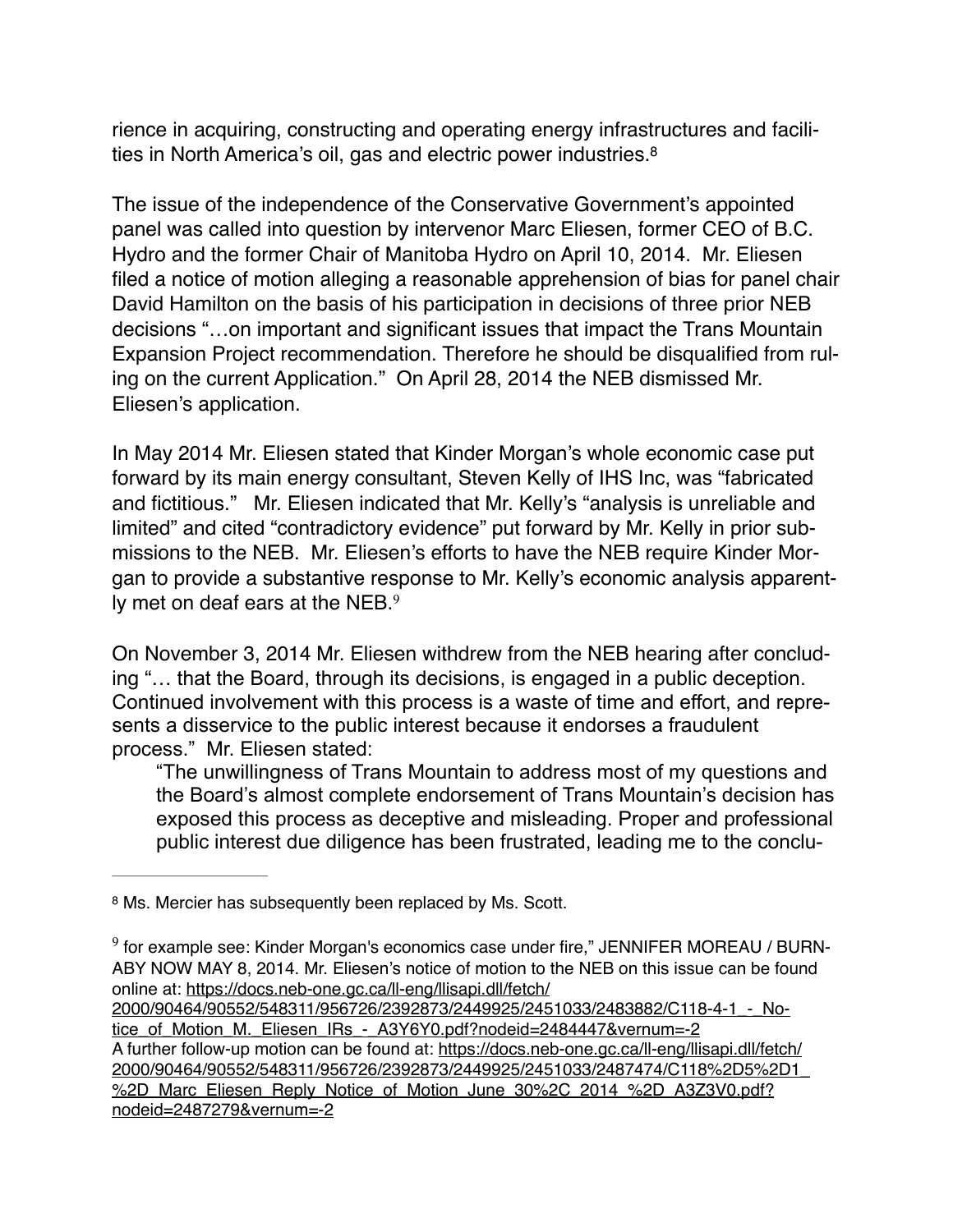sion that this Board has a predetermined course of action to recommend approval of the Project and a strong bias in favour of the Proponent."

On August 1, 2015 the Conservative Government chose the Friday afternoon of a long weekend, just before the Sunday launch of a federal election, to appoint Mr. Steven Kelly as a member of the NEB Board.

#### *Access to participate*

A second cornerstone to a fair and open process is an opportunity to participate and to be heard. In 2012 the Conservative Government made changes to the NEB *Act* (section 55.2) allowing the NEB to limit participation in the TMX application to those who could establish "in the Board's opinion" that they are "directly affected" by the application or had relevant information or expertise. The NEB then established an administratively cumbersome application process and established a very narrow time frame in which to complete the application. This onetwo punch had a significant chilling effect on participation in Kinder Morgan's TMX application.

Effective participation in the hearing process requires an opportunity to test the validity and reliability of applicant's evidence and to provide additional evidence in response for the NEB to fully and fairly evaluate the application. The established process to test evidence, particularly where credibility of that evidence is an issue, is through an oral hearing process with cross examination where interveners can ensure that the applicant's positions have a substantive basis in fact. The NEB ruled that an oral hearing was not required and indicated that the process would be limited written questions to the applicant effectively turning the review of Kinder Morgan's TMX application to a mere paperwork exercise according to some intervenors.

To compound that limitation on effective public participation, Kinder Morgan's response to interveners' written questions was less than responsive in many cases and unresponsive in others. The failure of Kinder Morgan to to respond to written questions is illustrated by their refusal to respond to Mr. Eliesen's questions regarding (now NEB member) Steven Kelly's allegedly flawed economic analysis used as the foundation of Kinder Morgan's TMX application. Interveners objections to the NEB's failure to require Kinder Morgan to provide substantive re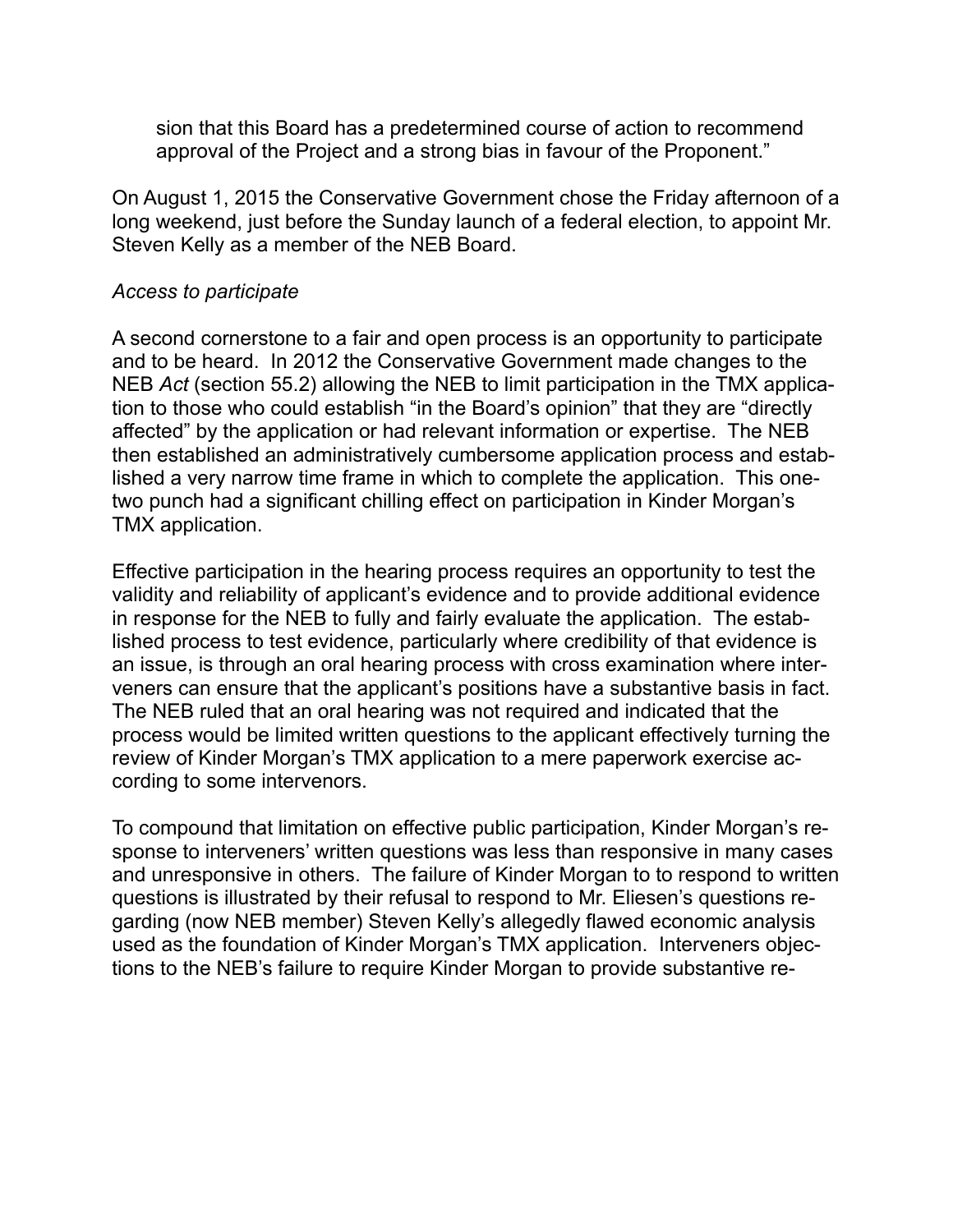sponses to the written questions submitted to the NEB did not achieve substantial results.10

In response to this limitation to be heard and to "test" the evidence, a number of interveners and individuals filed a motion with the NEB arguing that the application of section 55.2 of the NEB *Act* violates the freedom of expression guarantee in section 2(b) of the Charter. The NEB's October 2, 2014 decision dismissed the motion and found that the limits the NEB imposed on participation allowed those "most" directly affected while "providing for an efficient process."

### *Scope of the inquiry*

The further issue the interveners and individuals included in their motion alleging a Charter violation was on the limitation on the scope of inquiry, by excluding from the List of Issues the NEB would consider the climate change impacts of upstream and downstream environmental and socio-economic effects. The NEB summarily dismissed that argument contending that the List of Issues was not related to section 55.2 of the *Act.* The Federal Court of Appeal declined to grant leave to appeal.<sup>11</sup>

On Friday, 20 March 2015, an application for leave to appeal the NEB's decision was filed with the Supreme Court of Canada.

On May 20, 2015 another high profile expert intervenor, Ms. Robyn Allan, also withdrew from the NEB review of the TMX project. Ms Allan objected to a number of alleged and apparent flaws in the process including:

- failure to consider the risks of the sixty year old existing legacy line that posed significant risks and would continue to be a significant part of the operation.
- failure to assess the risks of the full 780,000 designed pipeline capacity.
- compromised principles of procedural fairness and natural justice.
- biased decision making in favour of the proponent.

 $10$  For example, Marc Eliesen's November 3, 2014 withdrawal letter stated: "Given the Board's lack of objectivity it is not surprising that out of the approximately 2000 questions not answered by Trans Mountain that Intervenors called on the Board to compel answers, only 5 per cent were allowed by the Board and 95 per cent were rejected."

In a case involving similar issues under the Northern Gateway application, the *Forest Ethics* <sup>11</sup> *and Sinclair case,* the Court of Appeal found the Board did not err in ruling that it did not have to consider the larger environmental effects of a pipeline project including the contribution to climate change made by the Alberta oil sands and facilities and activities upstream and downstream from the pipeline project.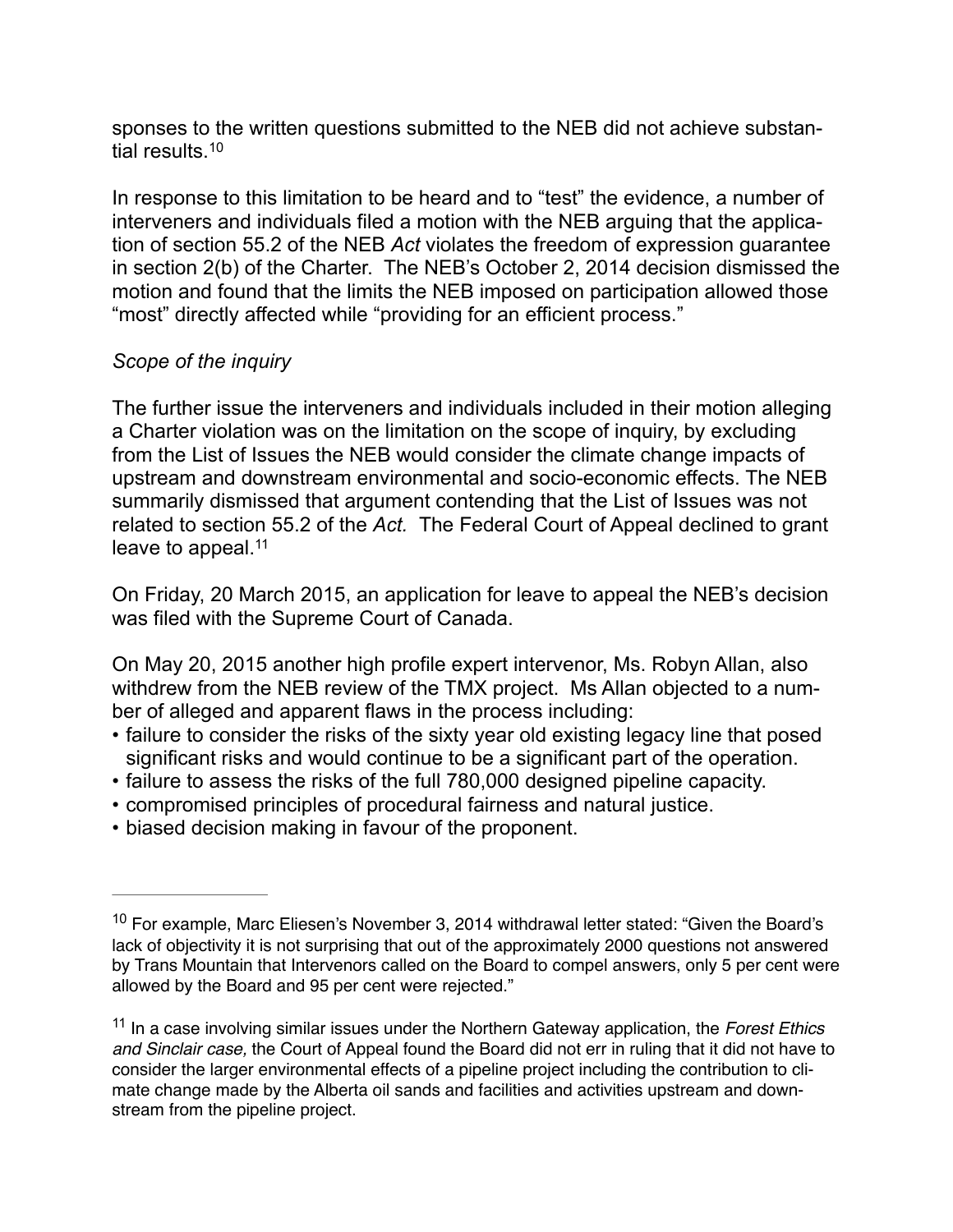Ms. Allan contends that:

 The review is not conducted on a level playing field. The panel is not an impartial referee. The game is rigged; its outcome pre-determined by a captured regulator. The NEB's integrity has been compromised. It's actions put the health and safety of the Canadian economy, society and the environment in harm's way.

## **Conclusion**

In light of all these developments, I have asked myself if I too should withdraw from the process, since I have significant concerns regarding the perceived fairness of the NEB's process in this case. However, even though I may not be fully or fairly heard, I feel it is my duty as a citizen directly affected by the TMX application to voice my concerns. While the constrictions recently imposed on the NEB's process as a result of political and policy decisions taken by the federal government are of considerable concern, and the NEB's application of those constrictions is, in my view, unfortunate; there may well be changes in the political landscape coming that will relieve the constrictions on the independence and autonomy of the NEB.

In the final analysis, the "recommendation" that the NEB will make to the Minister and the federal government cabinet, will not be the final word. The recently enacted section 55.2 of the *Act* gives the federal cabinet an effective veto over the NEB recommendation. Ultimately, social license for a major resource development can not be conferred by an administrative or political decision alone. It requires that a project enjoys sufficient trust and legitimacy, and has the consent of the public that will be affected by the project. An administrative or political decision is reached through a process that is not perceived as fair, transparent and unbiased will undermine social license.

In my view, Kinder Morgan's TMX application does not have sufficient merit to be approved. It is my hope that the NEB panel will exercise independent judgement and reject the application, although I recognize that is not the expected outcome. The risks to the environment are too great. The benefit to the public is too low. The opposition of the affected public is too great. I believe the NEB would be doing Kinder Morgan a favour to reject the application at this stage. It would save Kinder Morgan the ordeal of watching an "approved" project wither on the vine due to public denial of social license.

Thank you for considering my comments.

Paul Petrie